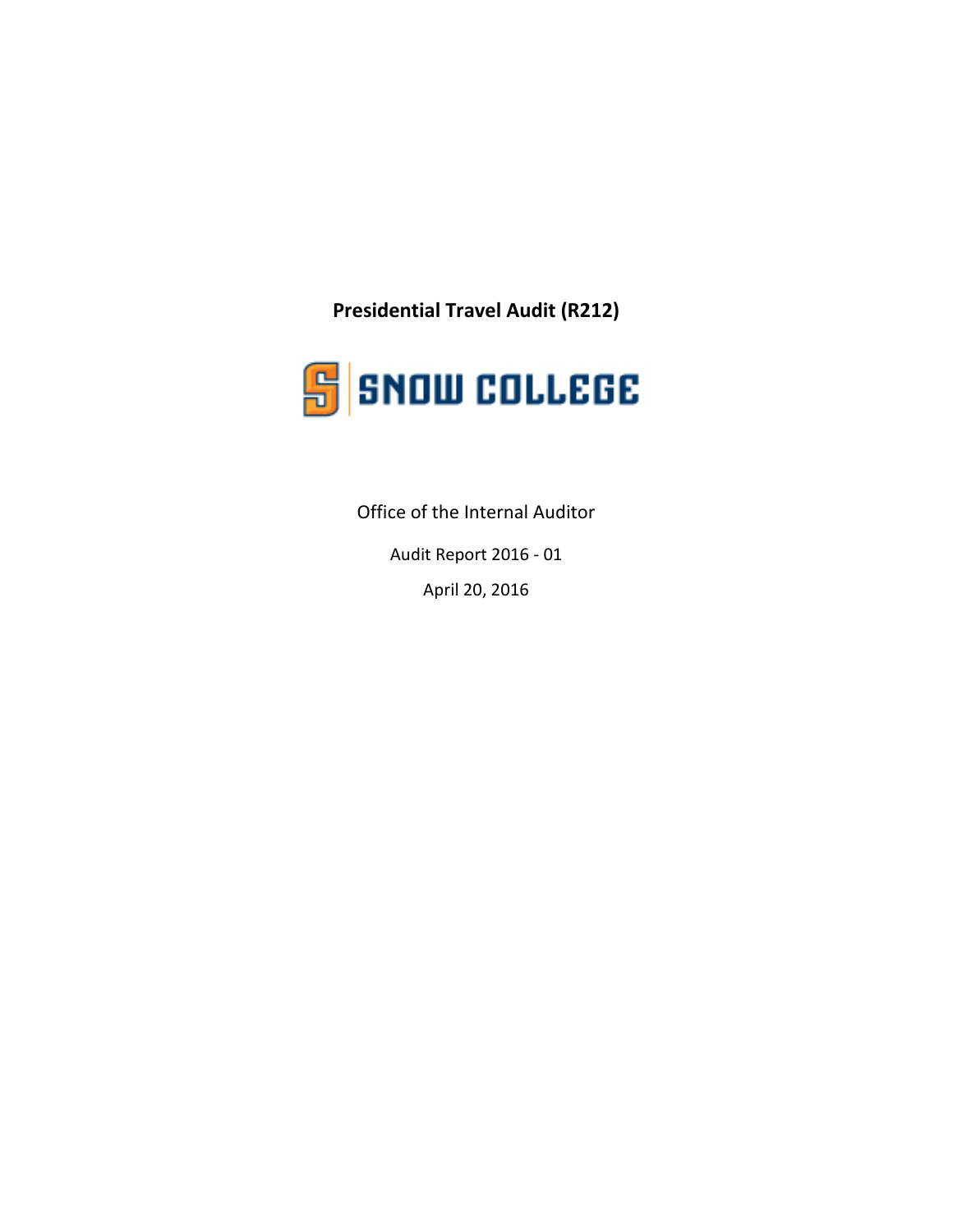# **Contents**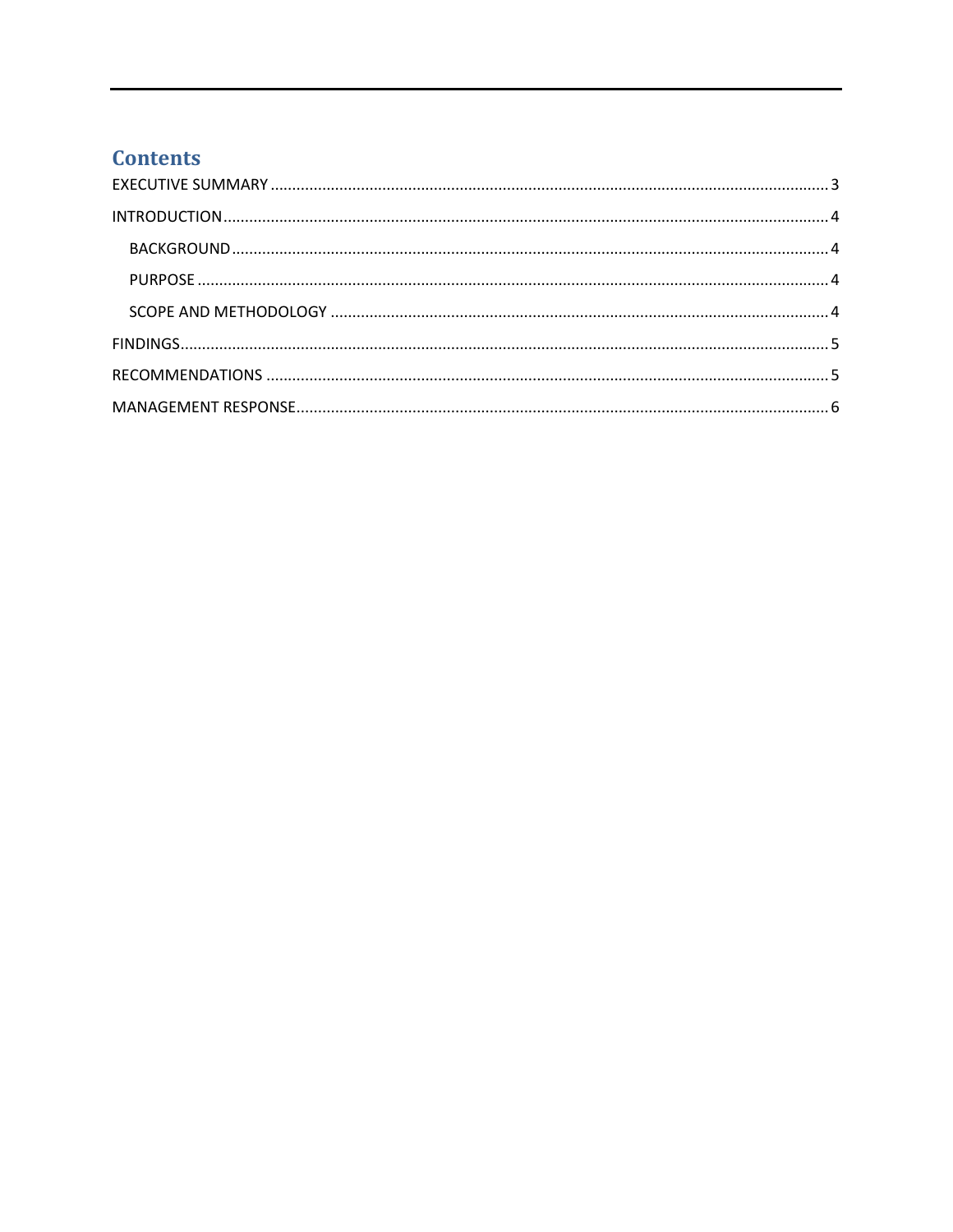## <span id="page-2-0"></span>**EXECUTIVE SUMMARY**

The main audit objective was to verify that all Presidential travel was reviewed and approved in accordance with the State Board of Regents (Regents) policy R212, "Presidential Travel Oversight". In addition to policy R212, Internal Audit wanted to know if expenses for Presidential travel were recorded and reported in accordance to Snow College policy 13.5.7 – "Travel Policy".

The audit was designed to determine if all out-of-state travel expenses were reviewed and approved by the Chair of the Board of Trustees at least semi-annually and to determine if travel expenses were recorded using the Snow College Travel Authorization and Reimbursement (TAR) form.

<span id="page-2-1"></span>As of December 31, 2015 and for the 2015 calendar year, it is Internal Audit's opinion that Snow College ("Snow") is in compliance with the laws and policies governing Presidential travel expenditures as outlined in policy R212. No major findings were revealed during the procedures performed.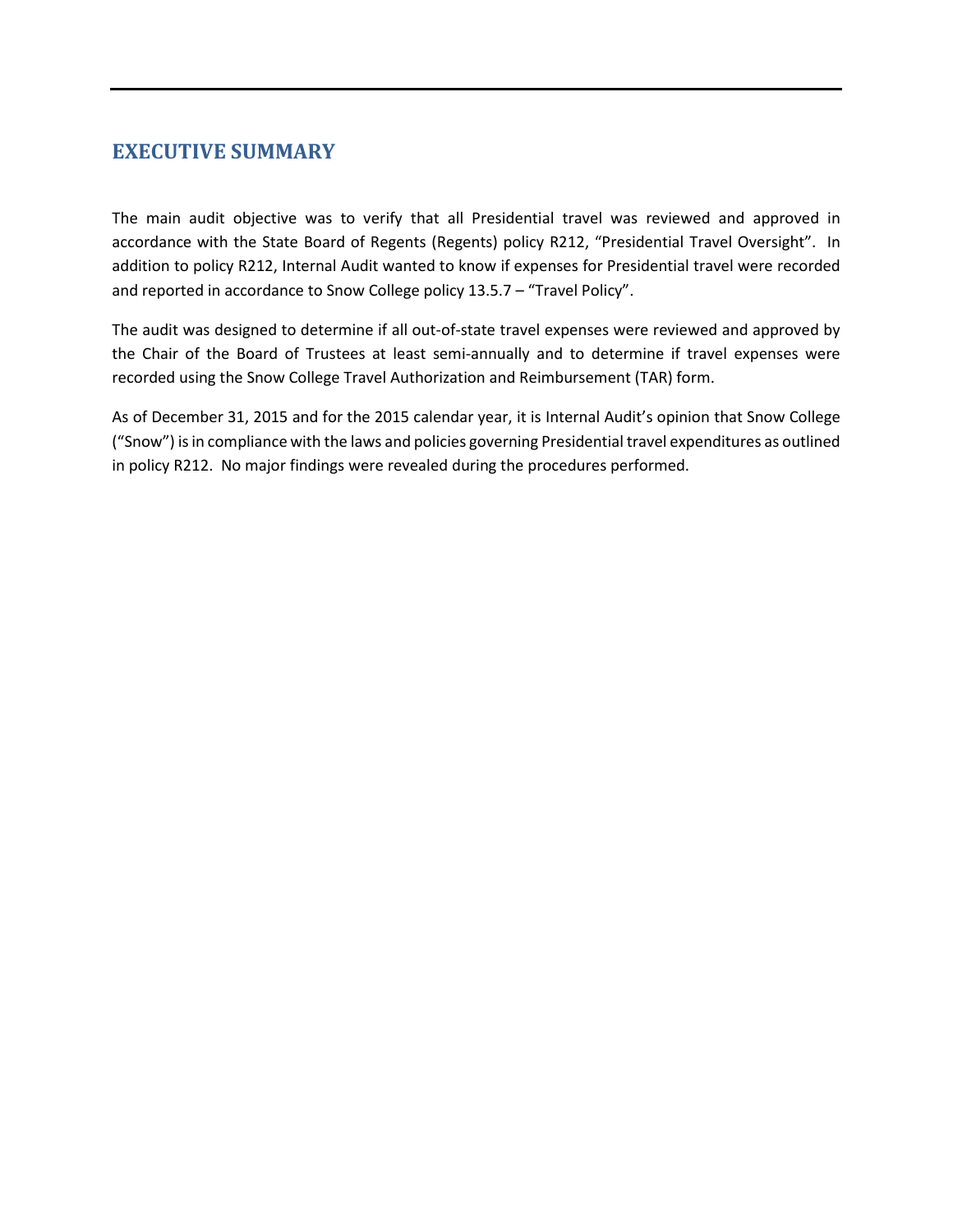### **INTRODUCTION**

#### **BACKGROUND**

<span id="page-3-0"></span>The Board of Regents adopted "R212, Presidential Travel Oversight" on September 16, 2011 which requires the Office of Internal Audit ("IA") to test presidential travel expenses as part of the normal internal audit process at Snow. IA reviewed the travel expenses incurred by the President of Snow during the calendar year beginning January 1, 2015 and ending on December 31, 2015. IA selected all of the President and his Assistant's P-card Packets and travel reimbursement forms for testing.

#### **PURPOSE**

<span id="page-3-1"></span>The overall audit objectives were to determine if Presidential travel was reviewed and approved in accordance with the Utah System of Higher Education policy R212, "Presidential Travel Oversight" and to determine if expenses for Presidential Travel were done in accordance to Snow College policies.

#### **SCOPE AND METHODOLOGY**

<span id="page-3-2"></span>The scope of the audit described above covered the 2015 calendar year and included the following procedures:

- Identify all out-of-state Presidential travel instances for 2015. Records reviewed include:
	- o Purchasing card packets
	- o President's calendar
	- o Travel and expense reimbursement
- Reviewed out-of-state trips taken with Marci Larsen
- Reviewed travel reports sent to the Board of Trustees to determine if reports included
	- o All out-of-state travel instances
	- o Location of travel, date, purpose and total expenses
	- o Signatures of the President and Board of Trustees Chairperson
- Reviewed Travel Authorization and Reimbursement forms to determine if all out of state travel was properly authorized

Sufficient and appropriate audit procedures have been conducted and evidence gathered to support the accuracy of the conclusions reached and contained in this report. The conclusions were based on a thorough review of expense reimbursement packets and P-card packets. The conclusions are only applicable for Snow. The audit was conducted in accordance with the *International Standards for the Professional Practice of Internal Auditing.* The evidence gathered meets professional audit standards and is sufficient to provide senior management with the proof of the conclusions derived from the internal auditor.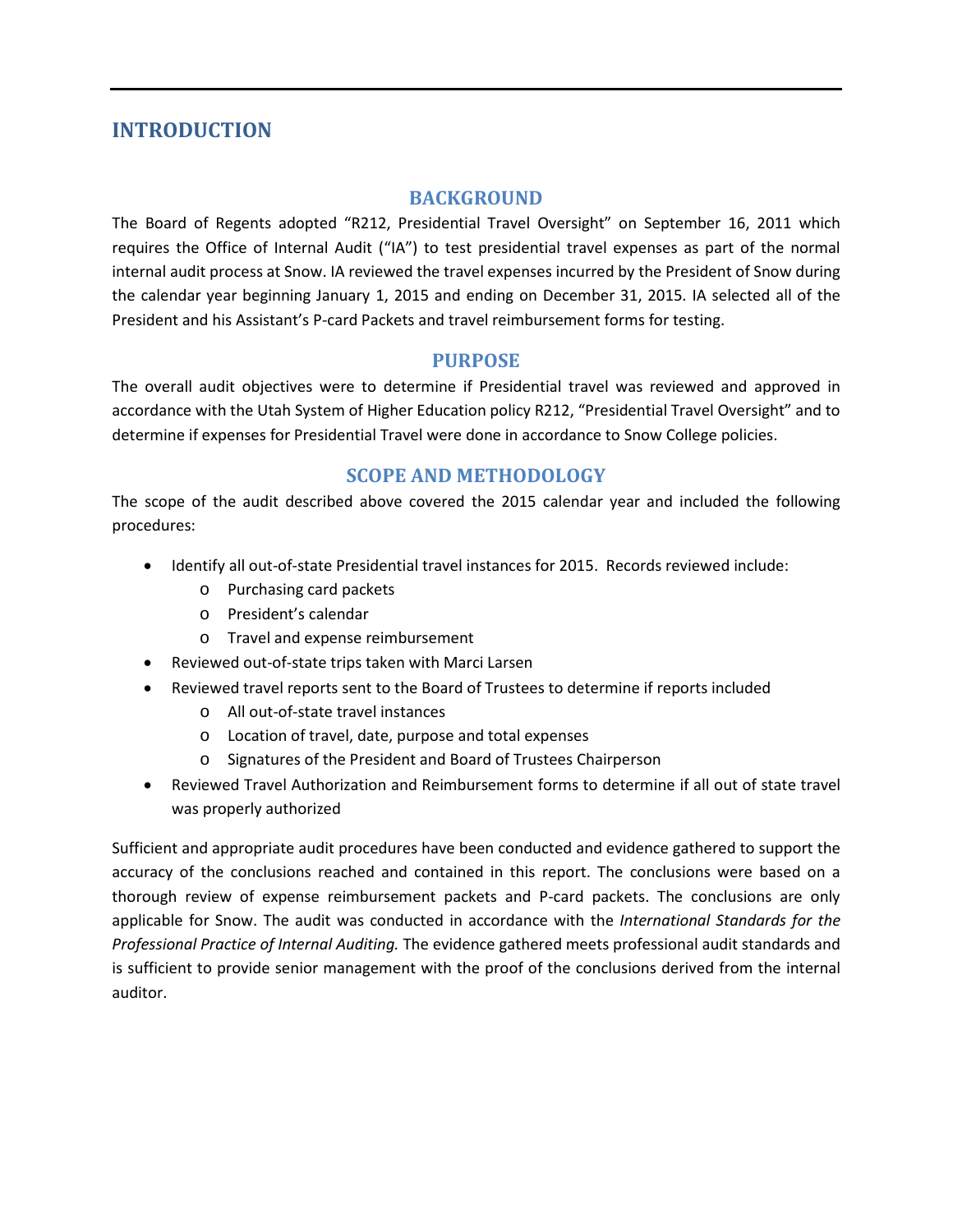# <span id="page-4-0"></span>**FINDINGS**

Snow College has an internal policy on travel that requires travelers to submit a report of the travel using the Snow College Travel Authorization and Reimbursement (TAR) form.

During 2015, the President traveled out-of-state twice. For the out of state travel, the Snow College Travel Authorization and Reimbursement (TAR) forms were not submitted or reviewed. However, the Chairperson of the Board of Trustees did review and sign off on all out-of-state travel through the Presidents purchasing card reports.

Snow policy 13.5.7 "Travel Policy" states: "All College travel must be documented by a properly completed "SNOW COLLEGE TRAVEL AUTHORIZATION AND REIMBURSEMENT (TAR) form. Part 1 of the TAR form should be completed before the start of the travel. Part 2 of the TAR form shall be completed after the end of the travel.

# <span id="page-4-1"></span>**RECOMMENDATIONS**

IA recommends the following procedures be implemented into the current process of reviewing and approving the President's travel expenses:

- At least semi-annually, submit detailed travel reports which include: location of travel, date, purpose and total expenses, to the Chairperson of the Board of Trustees.
- Complete the TAR forms for each out-of-state trip and submit to the Chairperson of the Board of Trustees. The completed TAR form could be used as the detailed travel report.